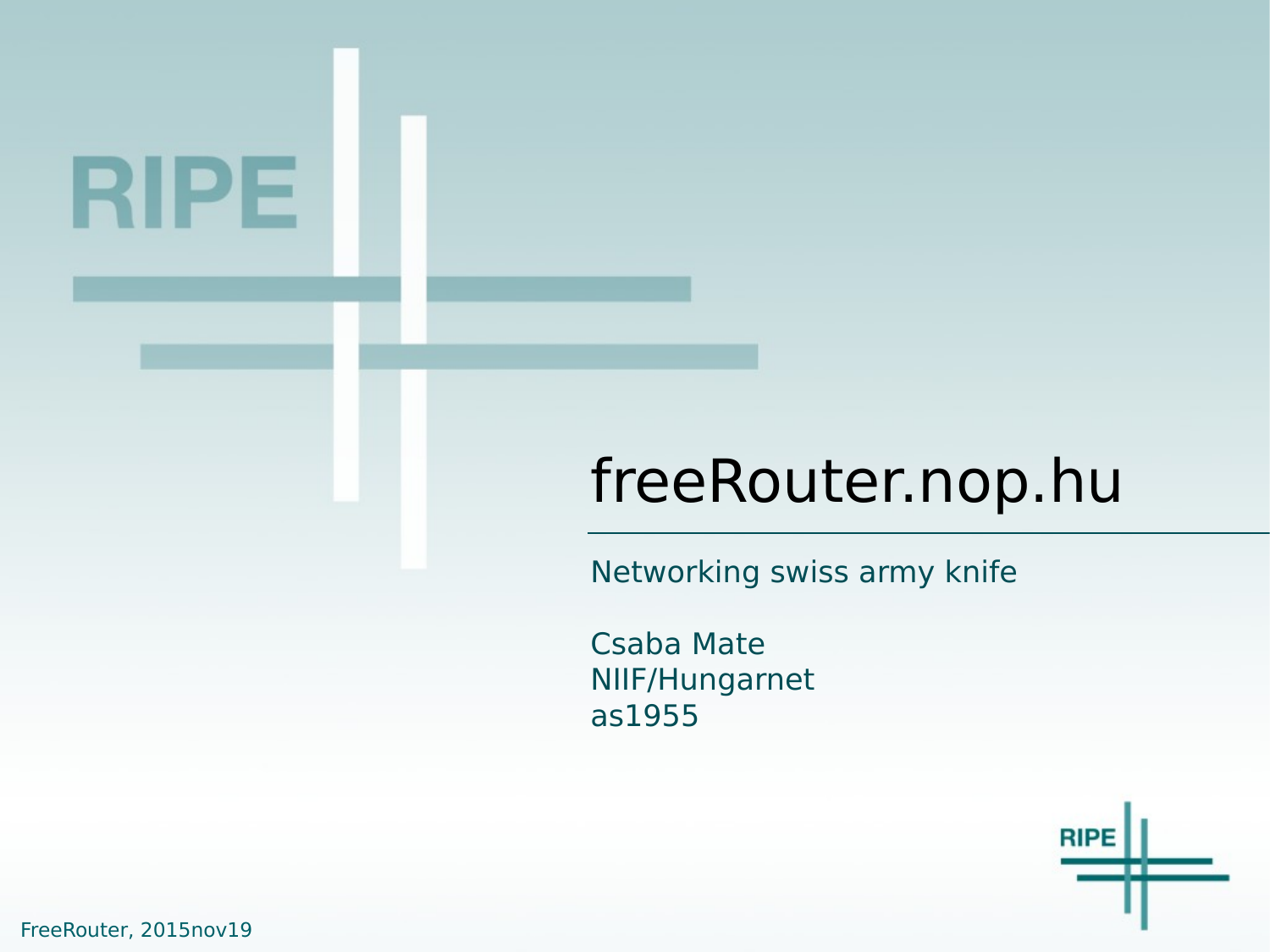### About

•Single author: <http://mc36.nop.hu/cv.html> •Started in 2009 for learning purposes ●Used from 2010 to produce about 30 physical lte routers serving for example as border control's backup infrastructure ●NIIF/Hungarnet use it from 2014 as fullbgp route reflector, bogon and aggregate originator •About 100 working instances countrywide ●New possibilities are welcomed :)

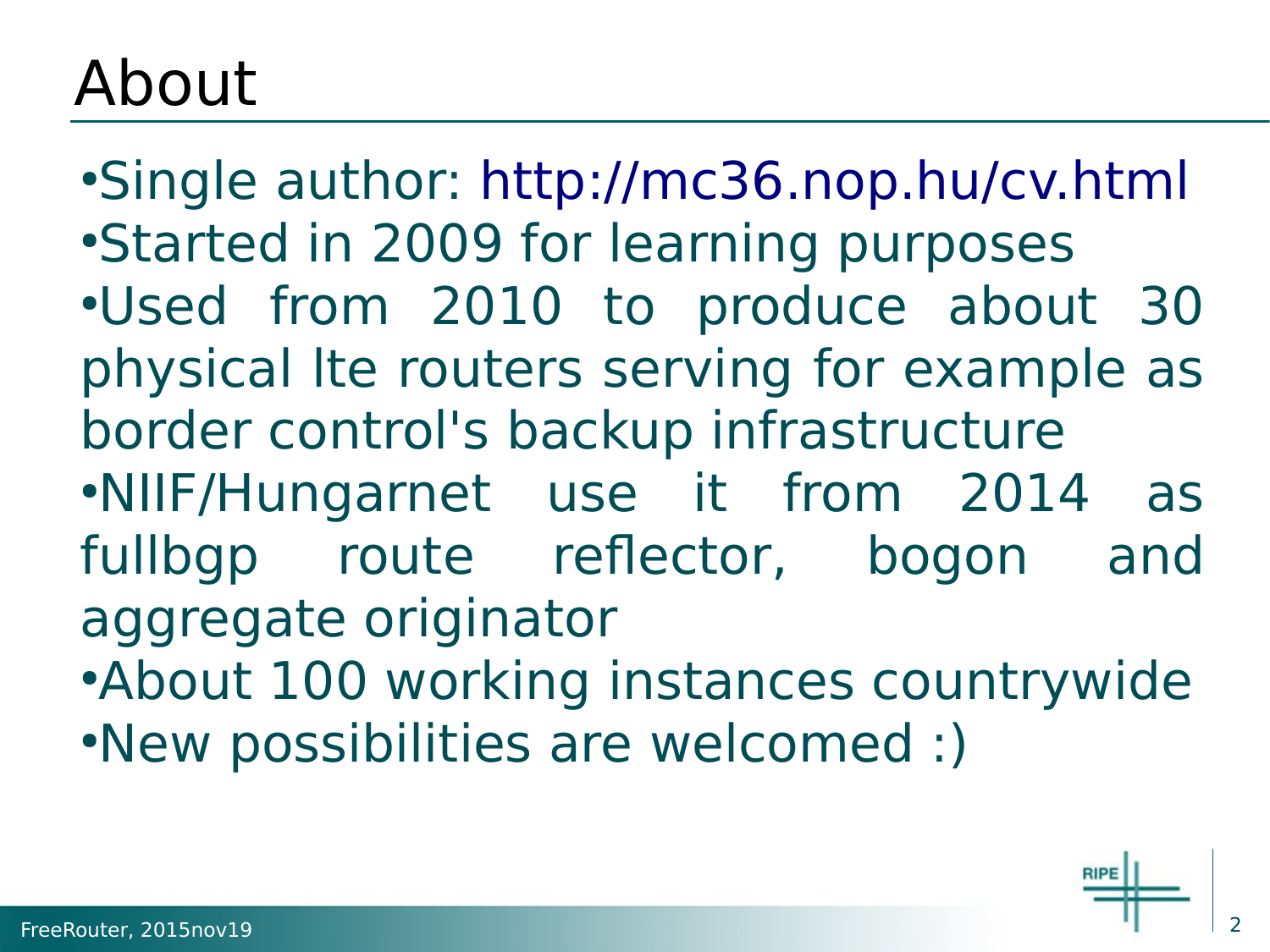## Code

- •Free, open source, automatic changelog since 2012
- •Small pieces of functionality in separate classes
- •Fully commented, autoformatted source
- Heavily multithreaded design
- •Careful refactoring on api interfaces, etc •Extensive, traffic based self tests run about weekly
- •Familiar cli with some differences .Java7 is the target but compiles cleanly on 6 and 8 with openjdk, ecj, gcj (native)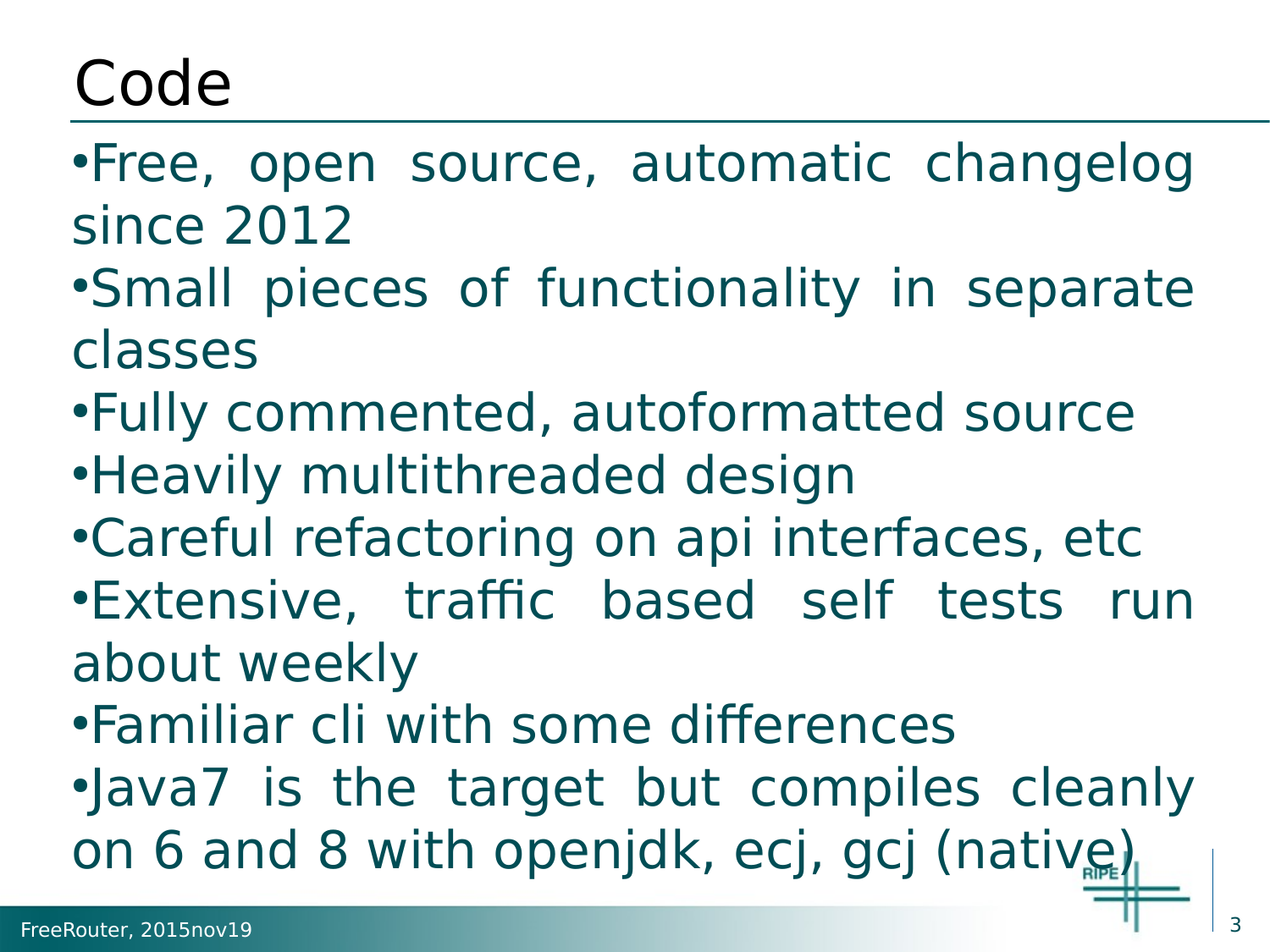## Architecture

•One unprivileged jvm process (per vdc) that does everything a router does and communicates with the world around it over udp sockets •Ethernet packets placed back and forth to udp socket with socat linux utility (root required)

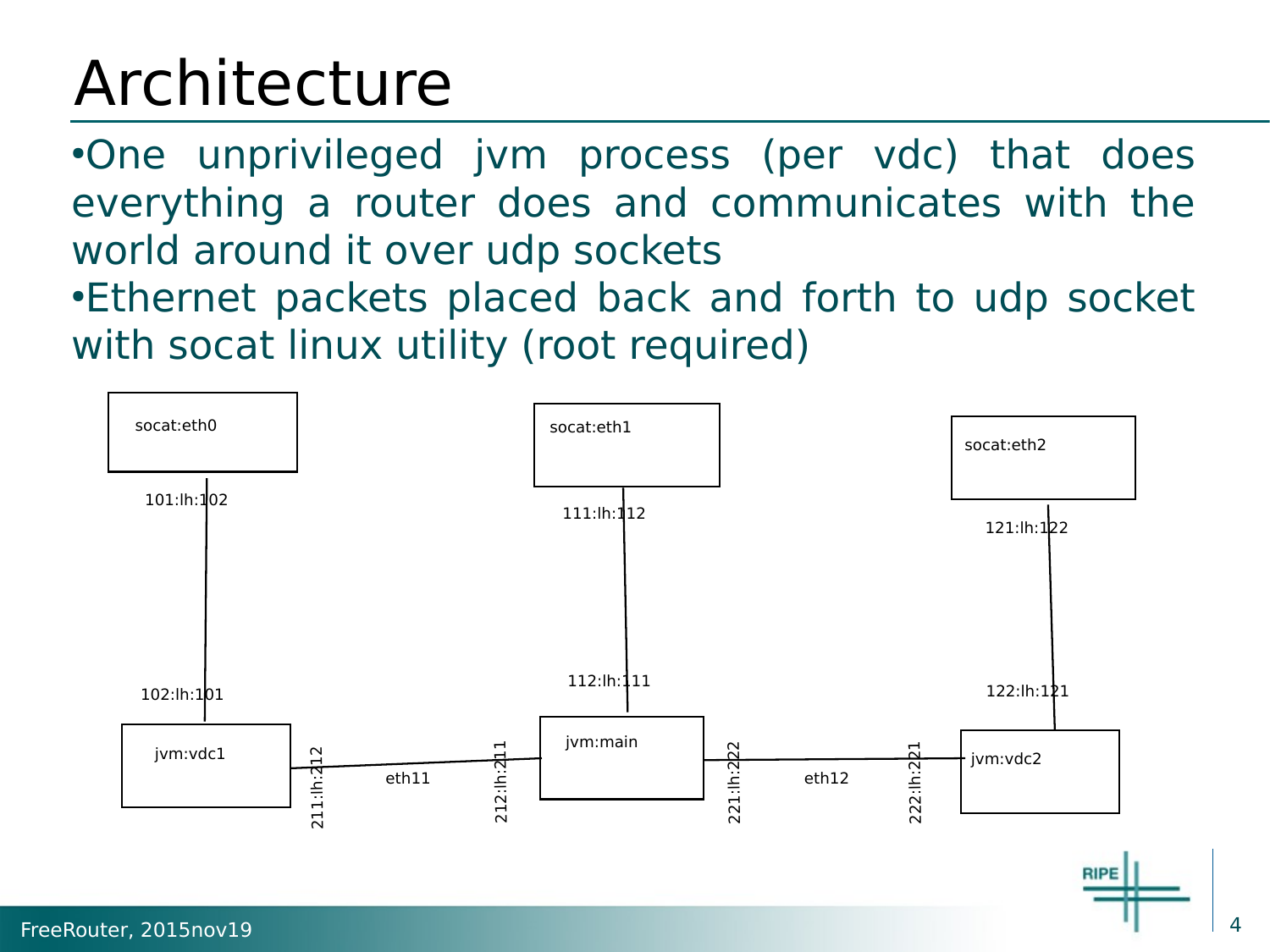## Architecture continued

●Vdc; other jvm routers or qemu/kvm images can be started, udp socket passes traffic between them

●A purpose built libpcap based c code which signals ethernet up/downs and outperforms socat about 80%

•A purpose built c code for async hdlc framing (used at the mobile router project) •Other helpers or table dumps (to asics, openflow, whatever needed) are easily achievable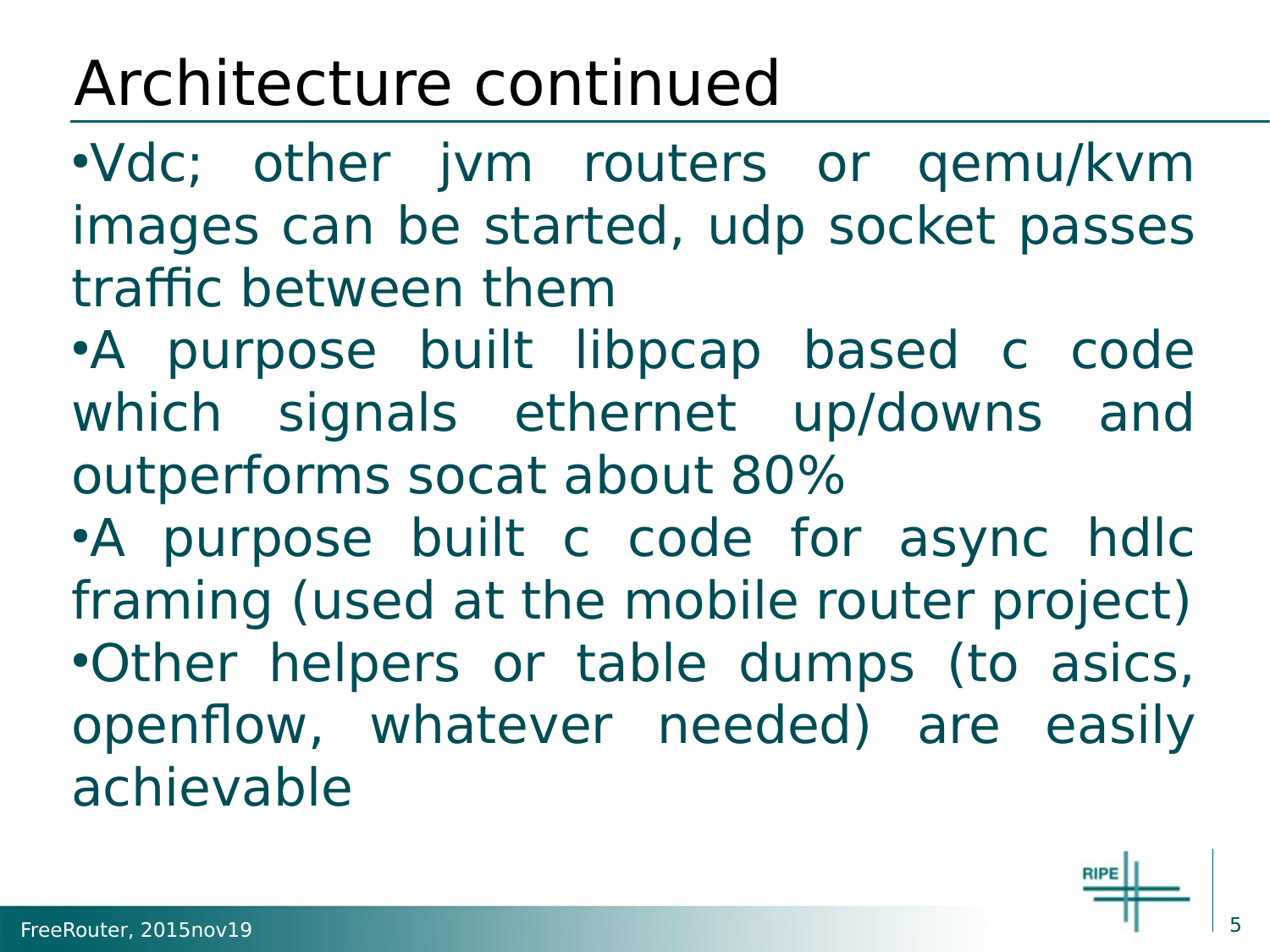#### Features

•Forwarding: ipv4, ipv6, ipx, mpls, layer2 (with irb), atom, eompls, vpls, evpn/pbb •Routing: ospf, isis, bgp, static, rip, eigrp, babel, bfd, msdp, pim ssm, igmp/mld, and 2 own igp: lsrp, pvrp

- ●Lsp: p2p, p2mp, mp2mp built by ldp, rsvp or segrou
- •Crypto: macsec, ikev1, ikev2, (d)tls1.2, ssh2
- •Misc: acl, hqos, nat, vrrp, hsrp, transproxy, 6to4 •Everything is dual stacked and vrf aware from start
- •Unlimited encapsulation hierarchy can be applied to a single packet, and it will work… :)

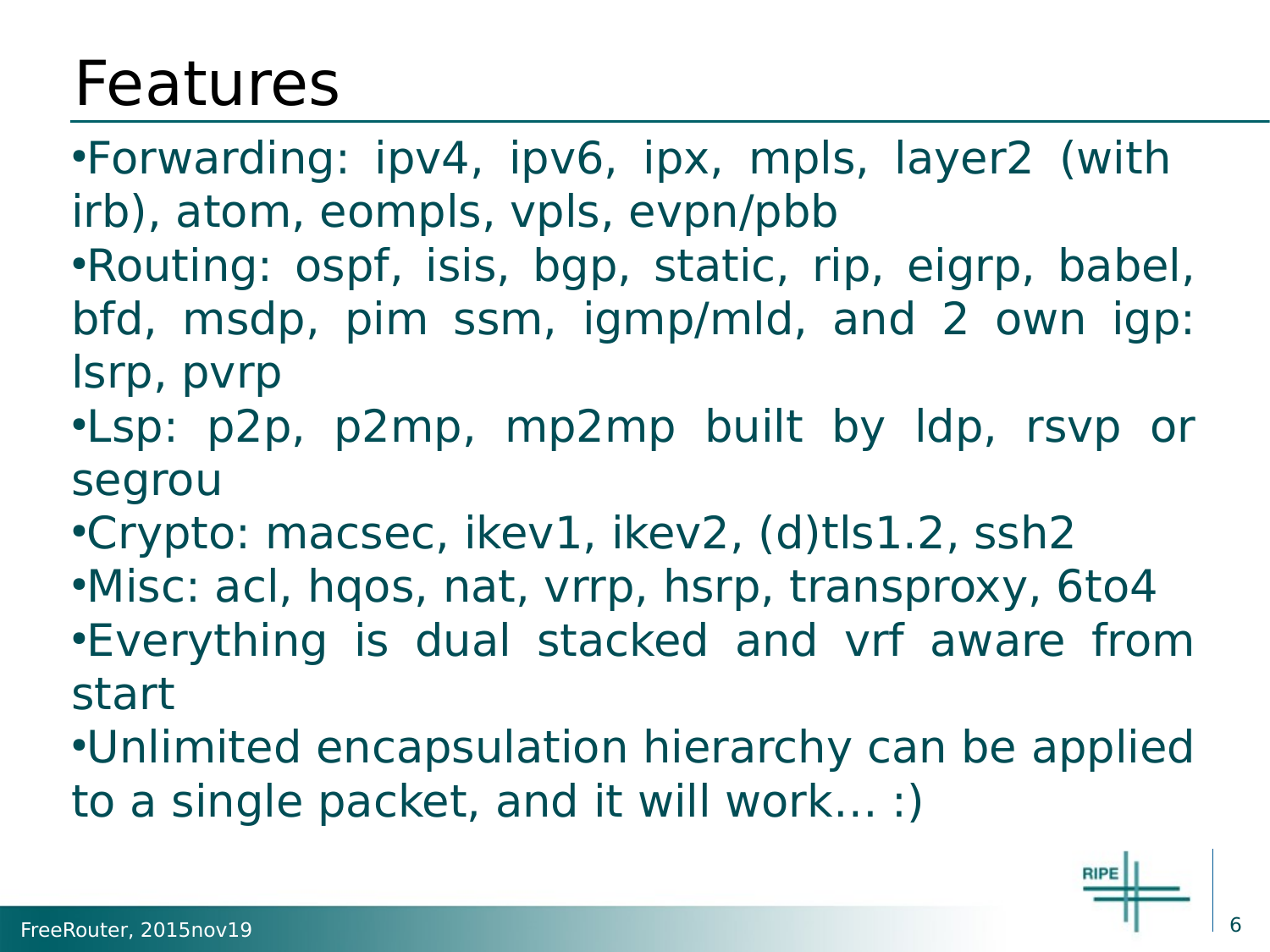#### Features continued

●Encapsulation: eth, dot1q, dot1ah, dot1ad, isl, ppp(oe), hdlc, lapb, fr, frppp, atmdxi, atm, isdn

•Tunneling: gre, ipip, l2tp, pptp, gtp, nvgre, vxlan, geneve, mplsip, mplsudp, erspan, etherip, icmptun, pimtun, ipcompress, ipencap, minenc, nos, tmux, l2f, uti, etc ●Servers: telnet, ssh, socks, http(s), ftp(s), tftp, pop3(s), smtp(s), gopher, irc, dcpp, sip, dns, ntp, syslog, lpd, radius, tacacs, etc

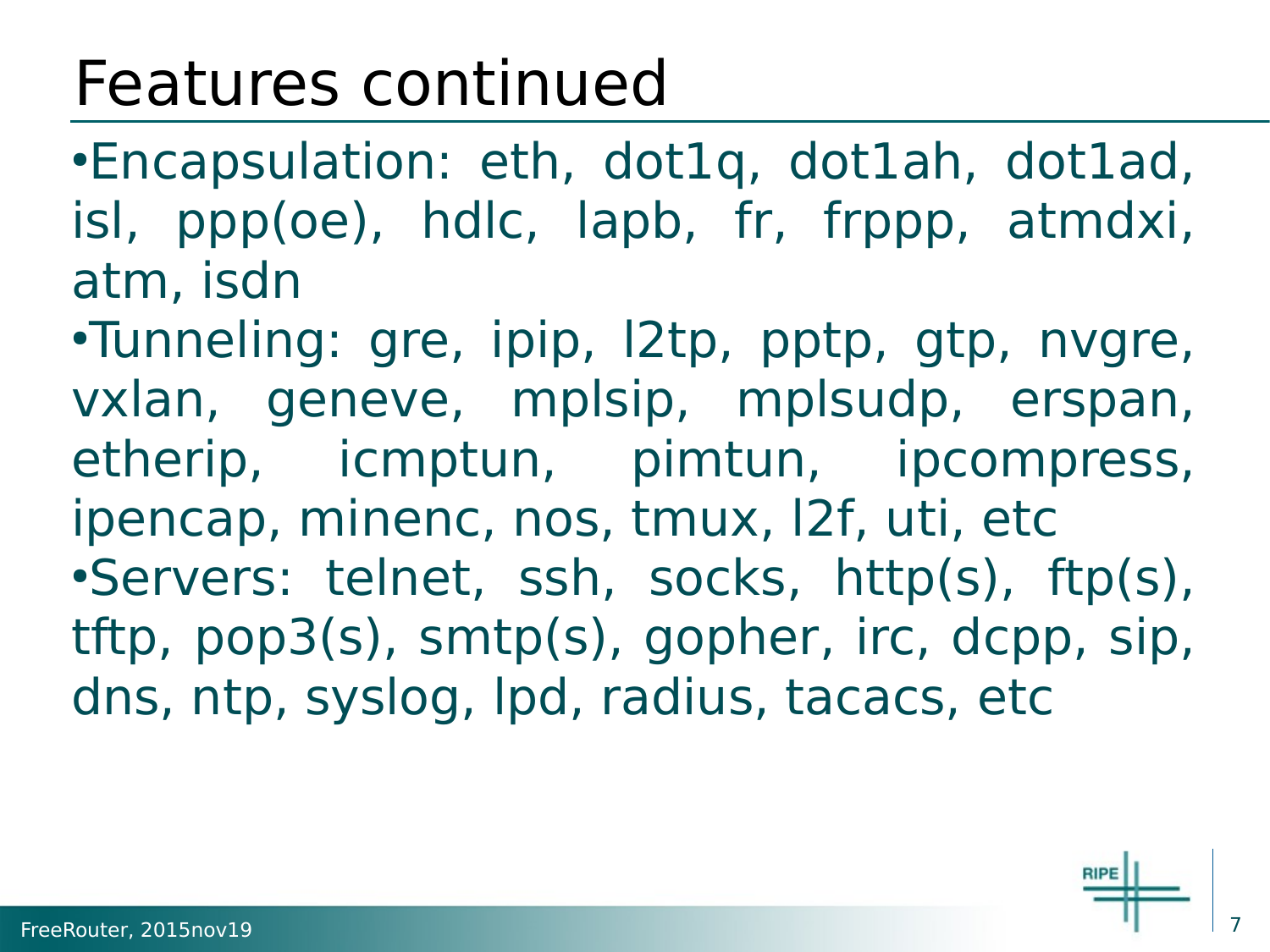## Performance

•Few thousand routes and no fancy features usually need same amount of cpu for jvm and socat ●So linux's raw packet handler needs about same number of cpu cycles as the forwarding code

- •Jvm7+ uses aes extension of cpus if available so crypto can perform very well
- ●Jvm optimizes branches in real time so unused code gets optimized out on the fly
- ●In NIIF/Hungarnet it usually outperforms other's bgp stack
- •Throughput depends on cpu power and features but theoretically unlimited (no limiting design patterns) •5 year old low end miniitx@100mbps, raspi@10mbps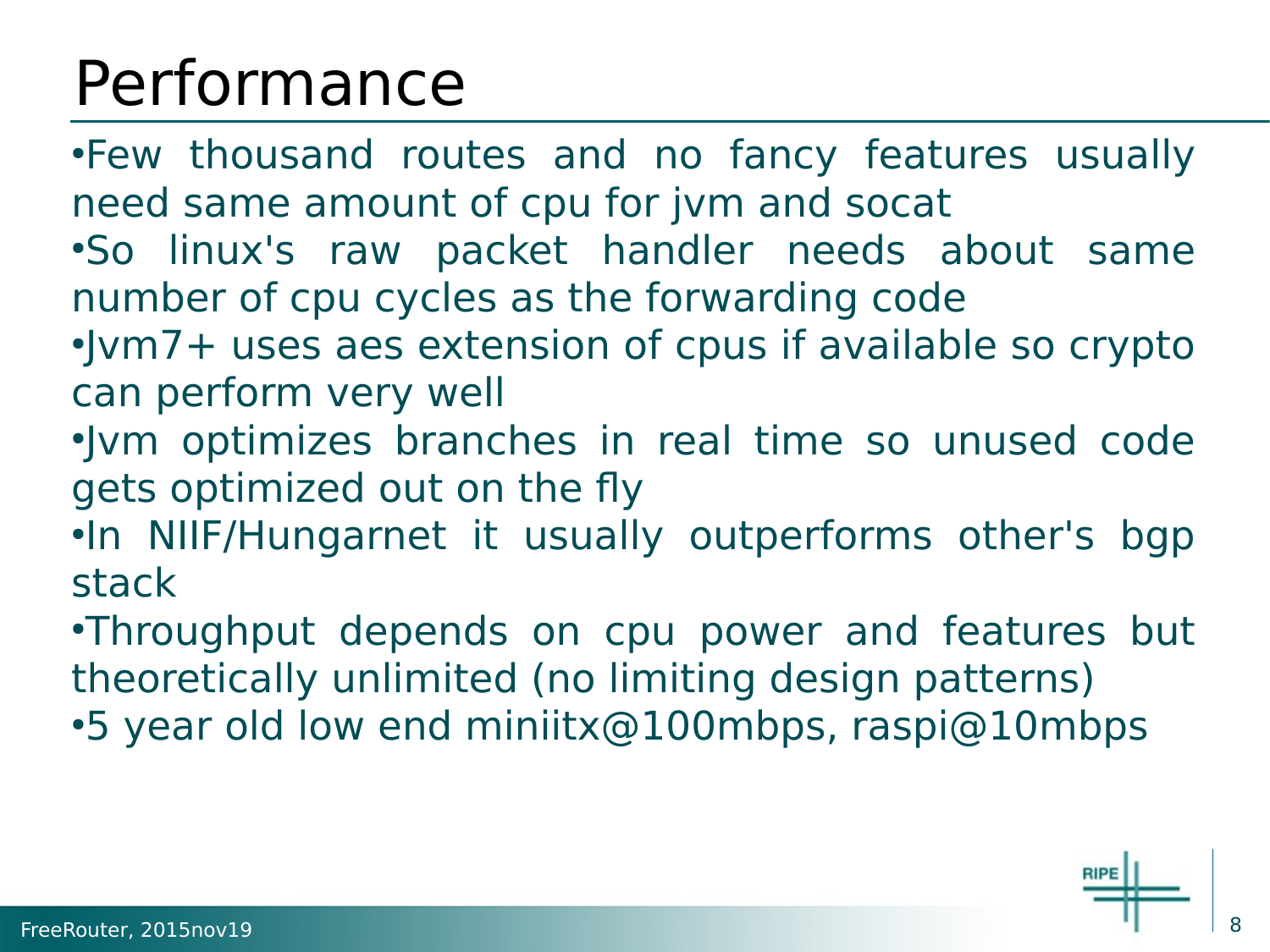## As1955 uses

- ●Full v4/v6/msdp feed since 2010
- •Primary route reflector since 2014 summer
- •Bestpath conqueror since 2015 autumn
- •Aggregate&bogon originator since 2015 summer
- •Ospf participation for nht to work
- •Ldp/traffeng participation for eompls: testbed, sniffings •Separate vdcs for rr, originator, bogon and testbeds
- ●(s)afis used: ipv4/ipv6 unicast, multicast, vpn, vpls, evpn, flowspec, vpnflowspec, vpnmulticast, mdt
- •Three geographically distributed route reflectors:
- •1<sup>st</sup>: freerouter, subset, conqueror
- .<sup>2nd</sup>: freerouter, full tables
- •3<sup>rd</sup>: other vendor, full tables (no vpls yet)
- •Evpn testbed with dante (2 other vendors)

●Other vendor's virtual routers in vdcs form a small lab for interop, prototyping and developing